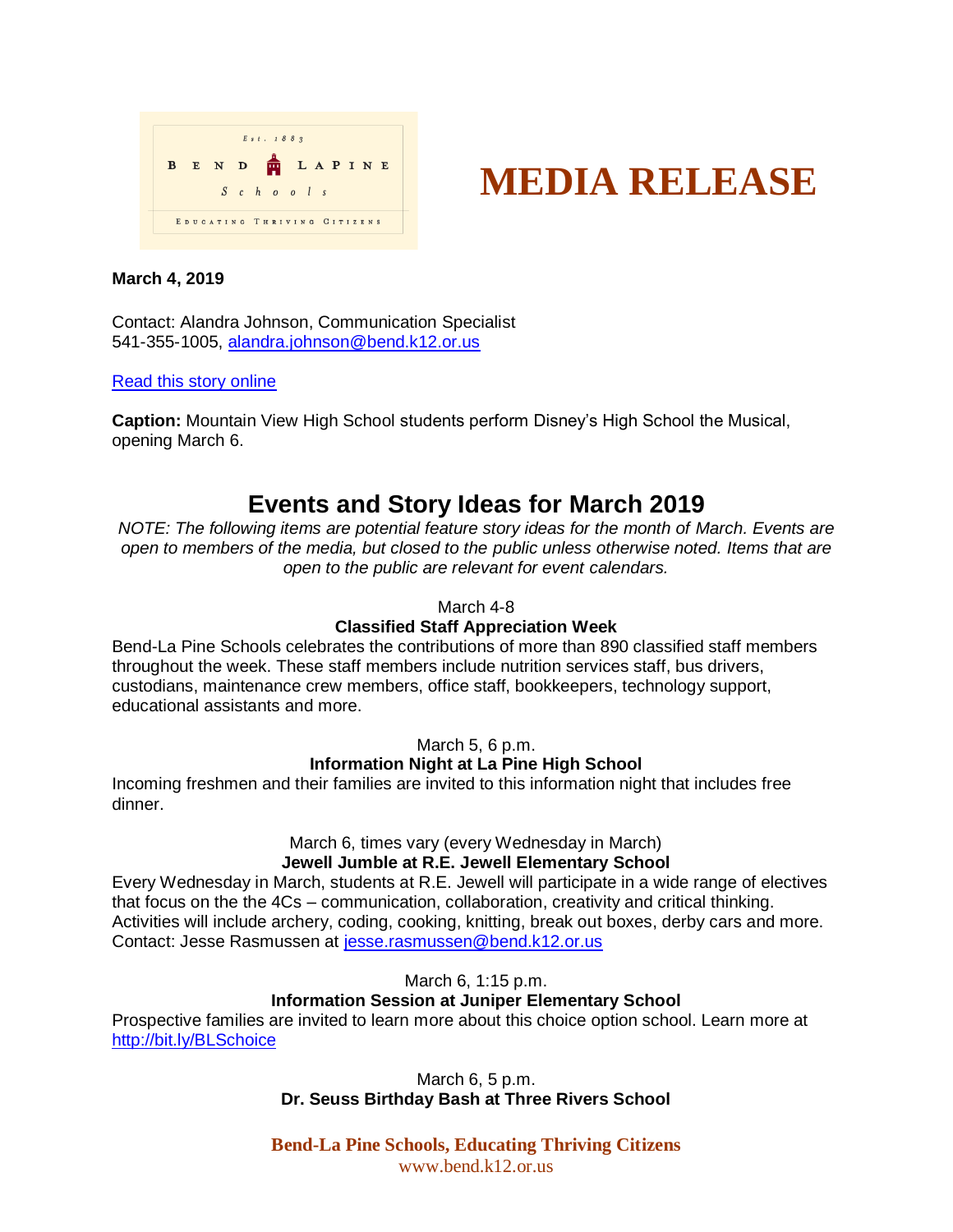Families celebrate Dr. Seuss with fun interactive event honoring all things related to the author. Event is for students in grades K-3 and their families.

## March 6, 6 p.m.

### **Choir Concert at Silver Rail Elementary School**

Free and open to the public.

### March 6, 6 p.m.

### **Information Session at Realms Middle School**

Prospective families are invited to learn more about this choice option school. Learn more at <http://bit.ly/BLSchoice>

March 6 and 7, 6:30 p.m.

## **Lorax the Musical at Cascades Theatrical Company**

This special performance of the show will be performed by students from Westside Village Magnet at Kingston School at the theater, 148 NW Greenwood Ave, Bend.

March 6-10, times vary

## **Disney's High School the Musical at Mountain View High School**

Mountain View High School students will perform Disney's High School the Musical. Tickets are \$5 for students, \$10 for adults. Showtimes are 7 p.m. March 6-9 and 2 p.m. March 9-10.

March 7, 5:30 p.m.

## **Information Session at Juniper Elementary School**

Prospective families are invited to learn more about this choice option school. Learn more at <http://bit.ly/BLSchoice>

March 7, 6 p.m.

## **Information Session at Realms Middle School**

Prospective families are invited to learn more about this choice option school. Learn more at <http://bit.ly/BLSchoice>

March 11, all day

## **Spring College Tour for La Pine High School**

Oregon state colleges and universities will visit La Pine High School.

March 11, 4 p.m.

## **Meet Candidates for New High School Principal at the Education Center**

Community members, staff and students are invited to learn more about the principal candidates for the new high school in southeast Bend.

March 11, 6 p.m.

**Information Session for Dual Immersion Program at Bear Creek Elementary School** Prospective families are invited to learn more about this choice option program. Learn more at <http://bit.ly/BLSchoice>

March 12, 5 to 7:45 p.m.

## **Hope, Help & Heal at La Pine High School**

Families are invited to this interactive teen suicide prevention session in partnership with Deschutes County Health Service, Central Oregon Suicide Prevention Alliance, Safe Schools

> **Bend-La Pine Schools, Educating Thriving Citizens** www.bend.k12.or.us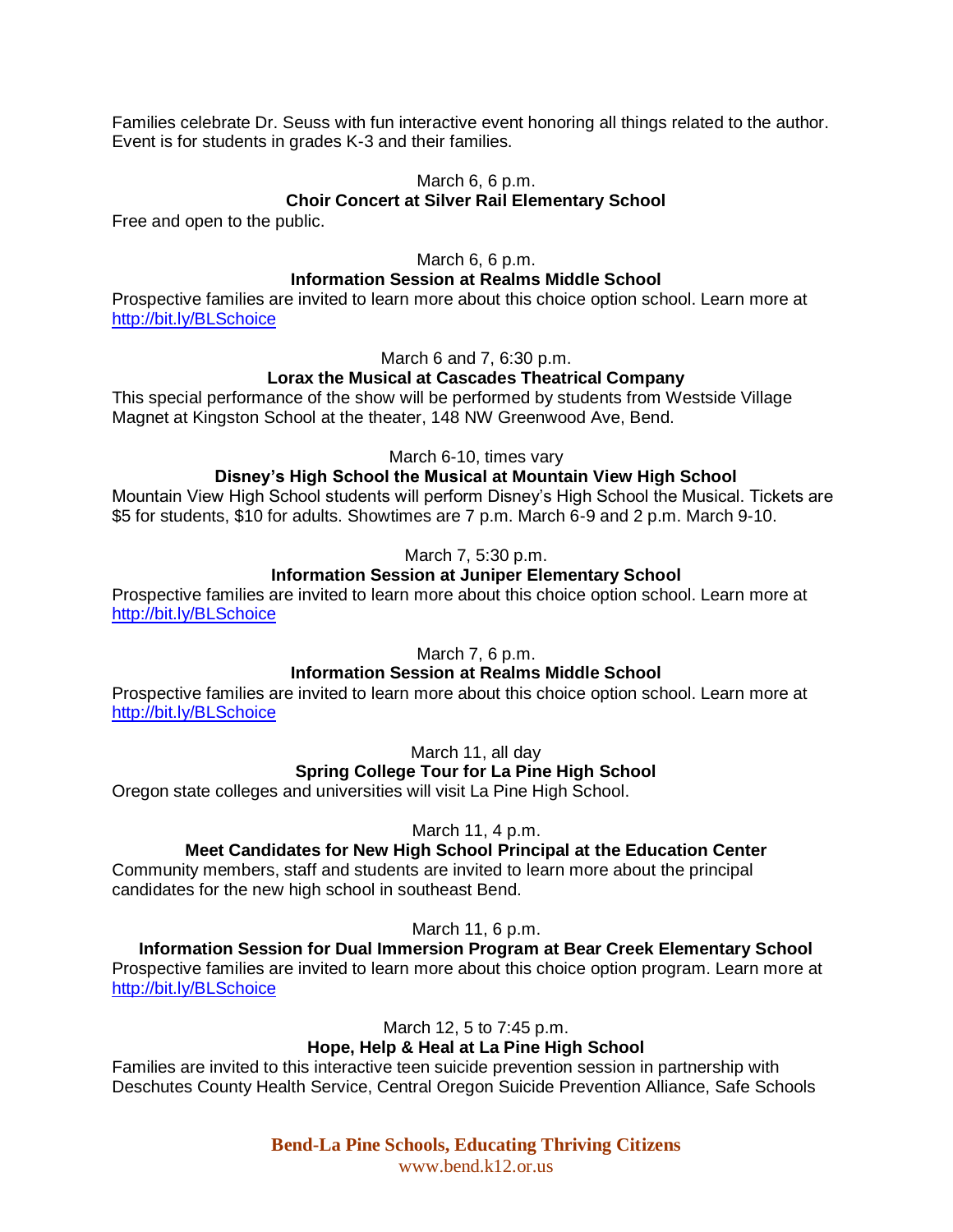Alliance and local mental health professionals. Free dinner and childcare, programming in English and Spanish. Free and open to the public. Learn more at [www.preventsuicideco.org](http://www.preventsuicideco.org/)

### March 13, lunchtime

## **Meet the Professional at La Pine High School**

Several local nurses will visit La Pine High School to talk with students about their career as part of the high school's new series called "Meet the Professional." The series is funded in part through the school's Gear Up grant, which is designed to encourage students to purse postsecondary education.

# March 13, 6 p.m.

## **Musical at High Lakes Elementary School**

Third grade students perform a musical for families.

March 14, 6 p.m.

## **Information Session at Westside Village Magnet at Kingston School**

Prospective families are invited to learn more about this choice option school. Learn more at <http://bit.ly/BLSchoice>

March 14, 7 p.m.

## **Band Festival Preview Concert at Mountain View High School**

Free and open to the public.

March 16, all day, concert at 3:30 p.m.

## **Kids Choir Festival at Bend Senior High School**

Students from five Bend-La Pine Schools elementary schools will come together for an all-day festival of choral music. Fourth- and fifth-graders spend the day learning more about music and will be joined by a guest conductor for a concert that is open to the public.

March 16, 6:45 p.m.

## **Trivia Night for Education Foundation for Bend-La Pine Schools**

This annual fundraiser for the Education Foundation takes place at the Tower Theatre. [Learn](https://www.towertheatre.org/tickets-and-events/trivia-night-at-the-tower)  [more.](https://www.towertheatre.org/tickets-and-events/trivia-night-at-the-tower)

March 18, 9:15 a.m.

## **Kindergarten Orientation at William E. Miller Elementary School**

Incoming kindergarten students and their families are invited to this orientation.

March 19, all day

## **NJROTC Annual Military Inspection at La Pine High School**

An inspector from the U.S. Navy will be on hand to review and inspect the approximately 35 students enrolled in the Navy Junior Reserve Officers Training Corps at La Pine High. The Navy boss will review each student's uniform and ask questions about military knowledge and current events.

March 19, 6 p.m.

## **Band and Choir Concert at La Pine High School**

Free and open to the public.

March 19, 7 p.m. **Spring Orchestra Concert at Mountain View High School**

**Bend-La Pine Schools, Educating Thriving Citizens** www.bend.k12.or.us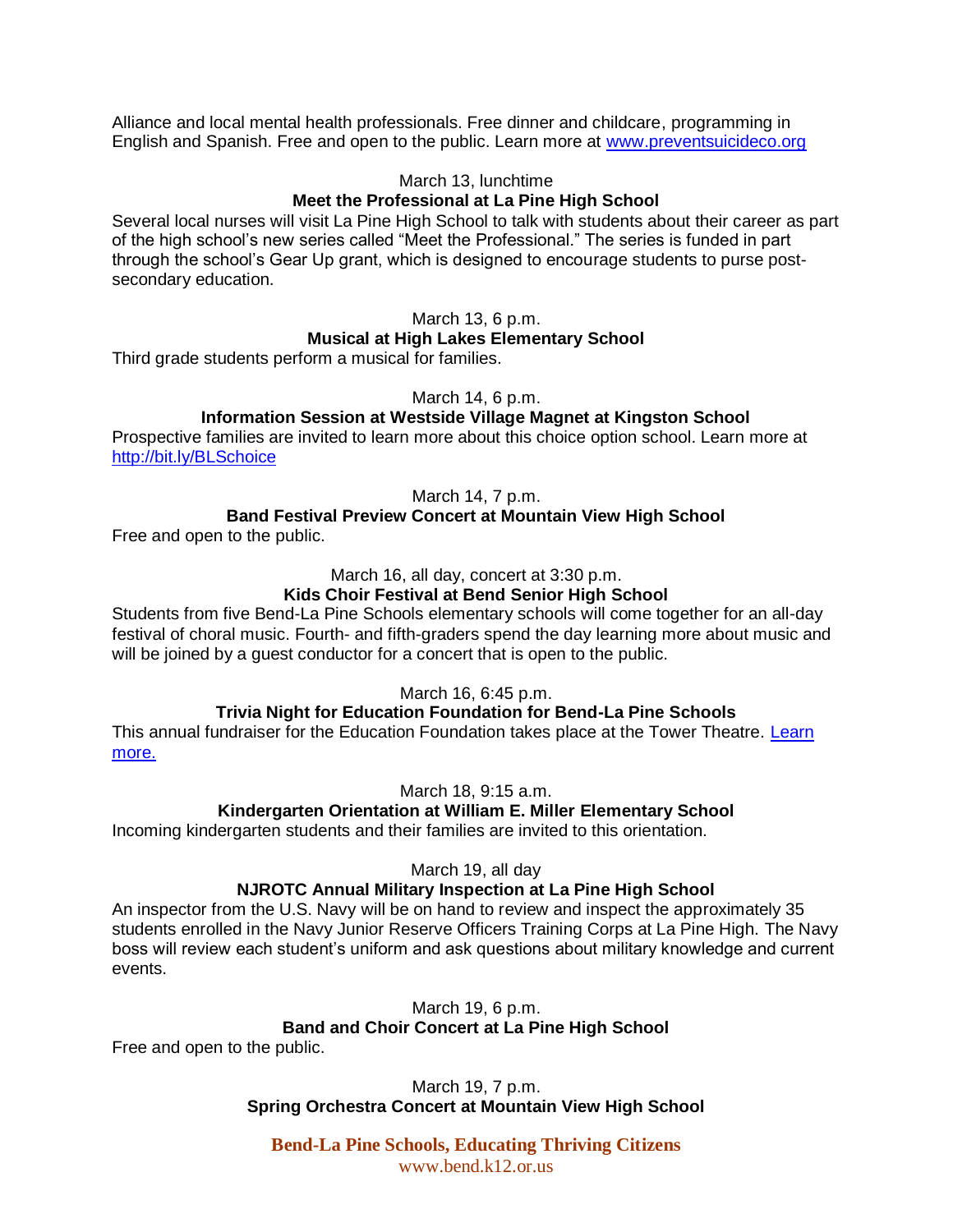Free and open to the public.

## March 20, 4 p.m.

## **Information Session at Westside Village Magnet at Kingston School**

Prospective families are invited to learn more about this choice option school. Learn more at <http://bit.ly/BLSchoice>

## March 21, 5 p.m.

## **Community Celebration at Westside Village Magnet at Kingston School**

Parents are invited to this community celebration that includes dinner and student performances.

## March 21, 6 p.m.

## **Spring Concert at Three Rivers School**

Middle school spring concert includes choir, beginning band, advanced band and guitar. Free and open to the public.

March 22, 3 p.m.

## **Choice Option Applications due for Elementary and Middle School**

Prospective families must apply by 3 p.m. on March 22. Learn more and apply at <http://bit.ly/BLSchoice>

## March 25-29 **Spring Break No School**

## **Looking ahead:**

- April 4 Job Fair at Deschutes County Fair & Expo Center in Redmond (1 to 6 p.m.)
- April 23 Hope, Help & Heal youth suicide prevention event at Mountain View High School (5 to 7:45 p.m.)
- April 24 Kindergarten registration (time varies, contact neighborhood school for details)

## **Other story ideas:**

- **Robotics competitions:** Several local schools are competition at top levels in robotic regional and statewide robotics competitions including High Desert Droids out of Mountain View High School; Chaos Theory from Summit High School; and VEX Robotics Club at Bend Senior High School.
- **DECA Accolades:** Bend Senior High School's DECA chapter earned the 2019 Oregon DECA Chapter of the Year at the recent state conference and 10 students qualified for the upcoming international competition held in Orlando in April. Advisor Kristen Torkelson was honored for her years of service with the Oregon State DECA Honorary Life Member award. DECA's mission is to prepare emerging leaders and entrepreneurs for careers in marking, finance, hospitality and management.
- **Climate Resolution at Bend High:** Bend Senior High School's student council became one of the first in the nation to pass a call to climate action resolution. The school's Design Justice class worked to create the resolution and presented it to the council. Contact Matt Fox – [matt.fox@bend.k12.or.us](mailto:matt.fox@bend.k12.or.us)
- **Snowshoeing Adventures:** Students at Westside Village Magnet at Kingston School are slated to take part in snowshoeing adventures during the month. Contact the school for details.